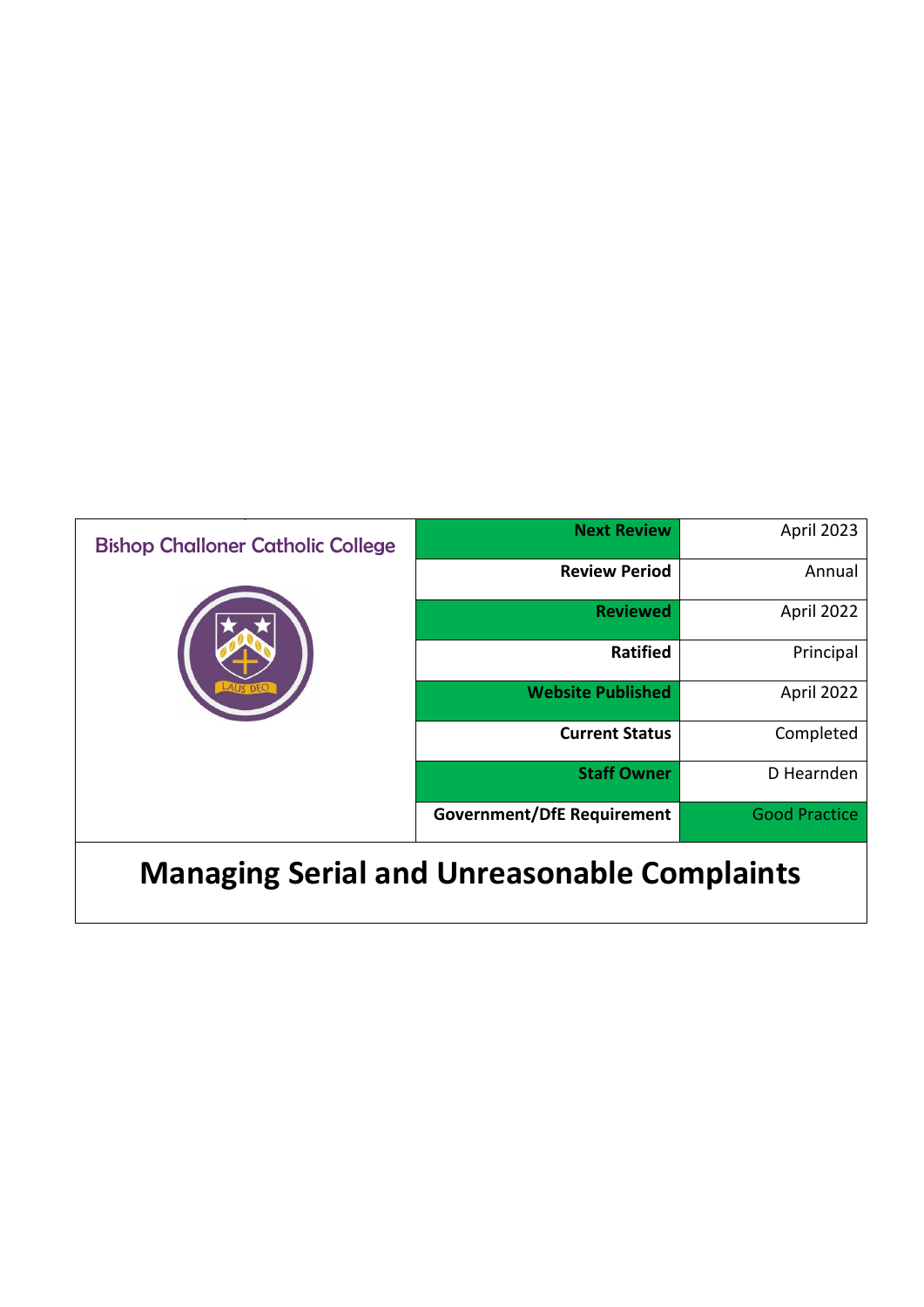## **Model policy for managing serial and unreasonable complaints**

Bishop Challoner Catholic College is committed to dealing with all complaints fairly and impartially, and to providing a high quality service to those who complain. We will not normally limit the contact complainants have with our school. However, we do not expect our staff to tolerate unacceptable behaviour and will take action to protect staff from that behaviour, including that which is abusive, offensive or threatening.

Bishop Challoner Catholic College defines unreasonable behaviour as that which hinders our consideration of complaints because of the frequency or nature of the complainant's contact with the school, such as, if the complainant:

- refuses to articulate their complaint or specify the grounds of a complaint or the outcomes sought by raising the complaint, despite offers of assistance
- refuses to co-operate with the complaints investigation process
- refuses to accept that certain issues are not within the scope of the complaints procedure
- insists on the complaint being dealt with in ways which are incompatible with the complaints procedure or with good practice
- introduces trivial or irrelevant information which they expect to be taken into account and commented on
- raises large numbers of detailed but unimportant questions, and insists they are fully answered, often immediately and to their own timescales
- makes unjustified complaints about staff who are trying to deal with the issues, and seeks to have them replaced
- changes the basis of the complaint as the investigation proceeds
- repeatedly makes the same complaint (despite previous investigations or responses concluding that the complaint is groundless or has been addressed)
- refuses to accept the findings of the investigation into that complaint where the school's complaint procedure has been fully and properly implemented and completed including referral to the Department for Education
- seeks an unrealistic outcome
- makes excessive demands on school time by frequent, lengthy and complicated contact with staff regarding the complaint in person, in writing, by email and by telephone while the complaint is being dealt with
- uses threats to intimidate
- uses abusive, offensive or discriminatory language or violence